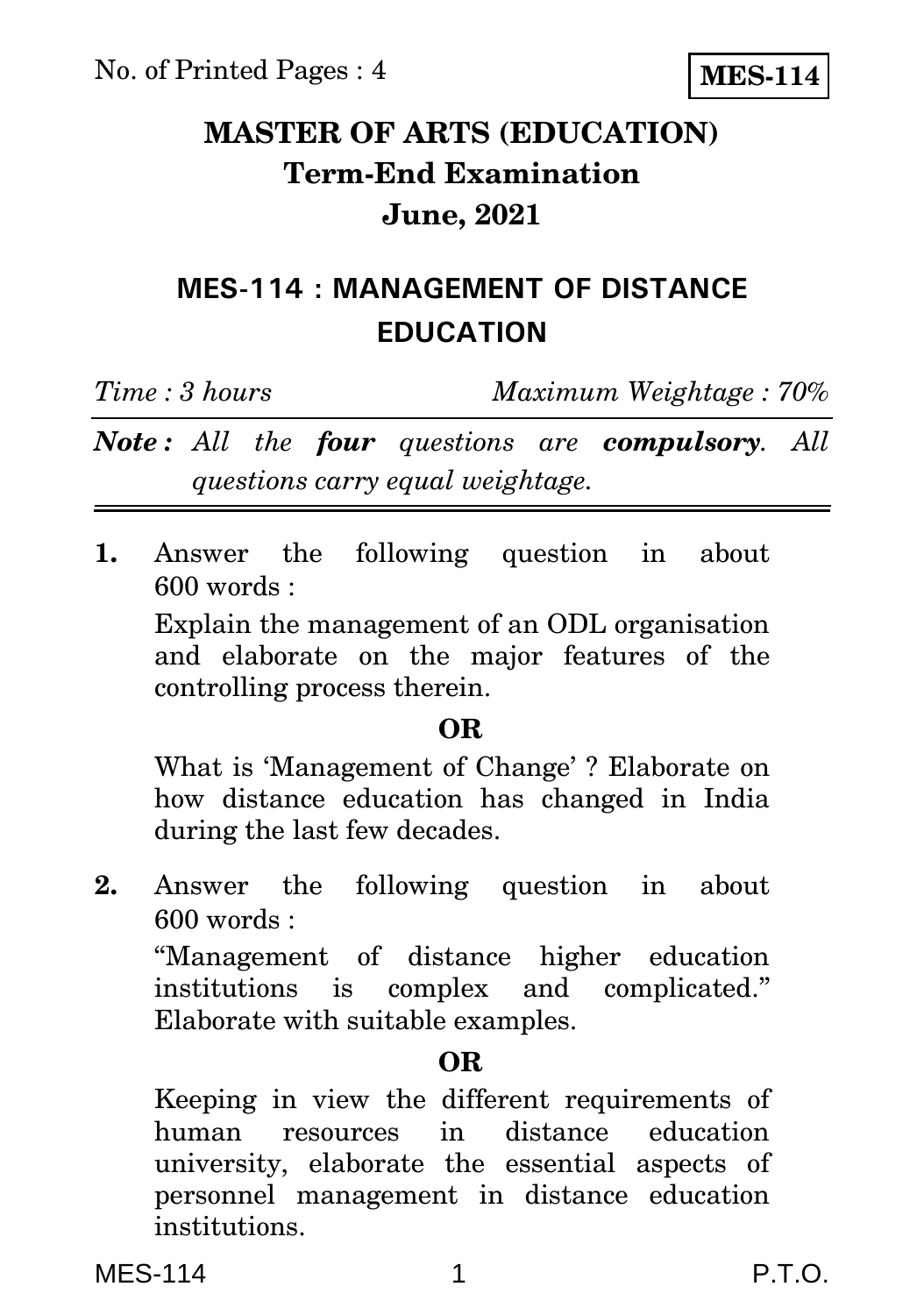- **3.** Answer any *four* of the following questions in about 150 words each :
	- (a) Explain the mechanisms of student support in distance education institutions.
	- (b) Distinguish between single-mode and dual-mode institutions.
	- (c) Explain quality maintenance in distance education system.
	- (d) Discuss the role of change agent in distance education.
	- (e) Discuss the relevance of communication and information system in distance education.
	- (f) Describe the role and functions of UGC and Central Government in distance education policy development of India.
- **4.** Answer the following question in about 600 words :

Discuss the administrative responsibilities and organizational structure of learner-support mechanism of IGNOU. Write the roles and functions of each support unit.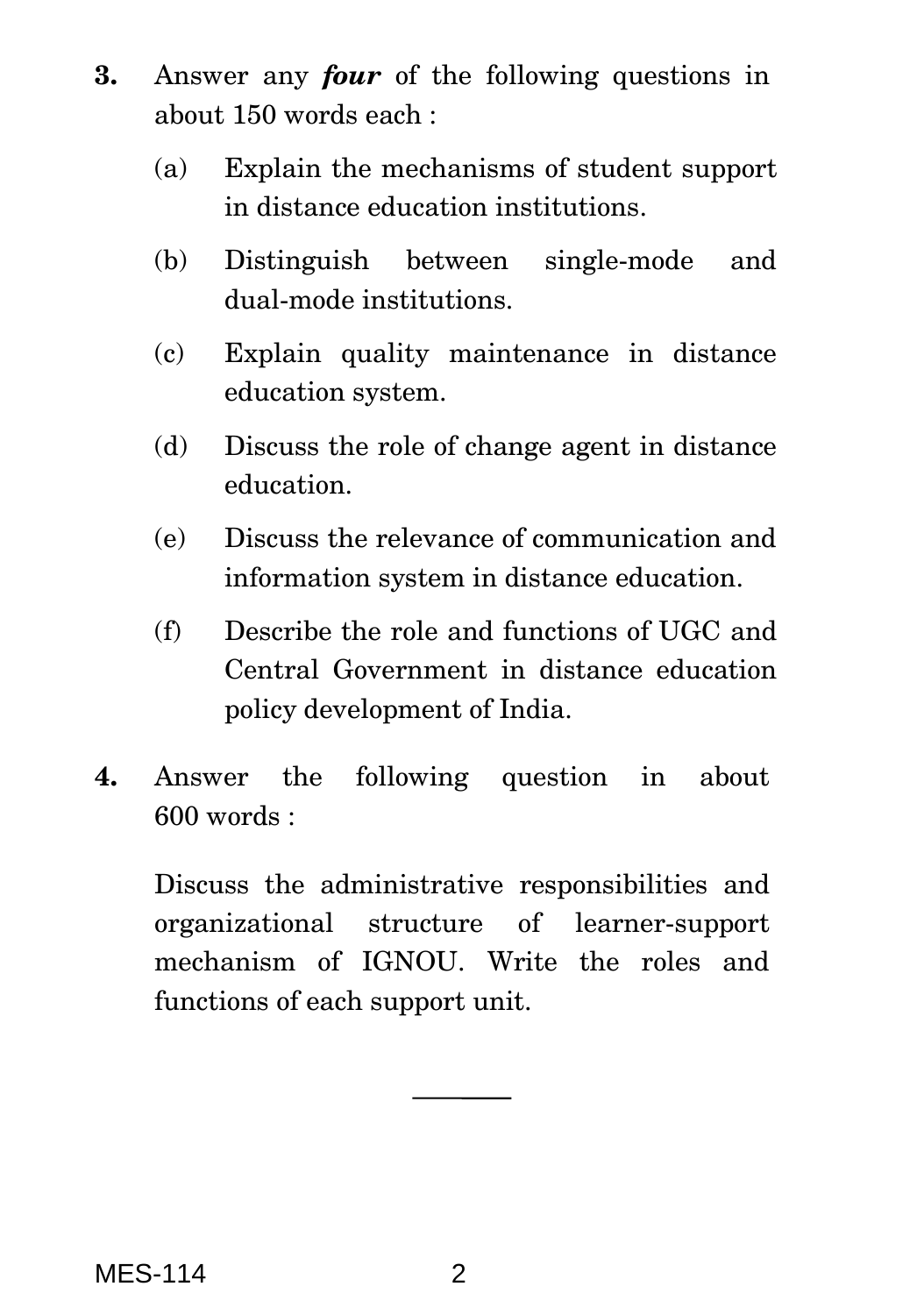# एम.ई.एस.-114

### एम.ए. (शिक्षा)

### सत्रांत परीक्षा

### जून, 2021

## एम.ई.एस.114 : दूरस्थ शिक्षा का प्रबंधन

समय : 3 घण्टे

अधिकतम भारिता : 70%

नोट : सभी चारों प्रश्न अनिवार्य हैं । सभी प्रश्नों की भारिता समान है ।

निम्नलिखित प्रश्न का उत्तर लगभग 600 शब्दों में दीजिए :  $1.$ एक मुक्त एवं दूरस्थ अधिगम संगठन के प्रबंधन की व्याख्या कीजिए तथा इसमें नियंत्रण प्रक्रिया की प्रमुख विशेषताओं का वर्णन कीजिए ।

#### अथवा

'बदलाव का प्रबंधन' क्या है ? विगत कुछ दशकों में भारत में दूरस्थ शिक्षा में किस प्रकार परिवर्तन हुआ है, वर्णन कीजिए ।

निम्नलिखित प्रश्न का उत्तर लगभग 600 शब्दों में दीजिए :  $2.$ "दूरस्थ उच्च शिक्षा संस्थानों का प्रबंधन जटिल एवं दुष्कर है ।" उचित उदाहरणों सहित वर्णन कीजिए ।

#### अथवा

दूरस्थ शिक्षा विश्वविद्यालय में मानव संसाधनों की विभिन्न आवश्यकताओं को ध्यान में रखते हुए, दूरस्थ शिक्षा संस्थानों में कर्मचारी प्रबंधन के आवश्यक पक्षों का वर्णन कीजिए ।